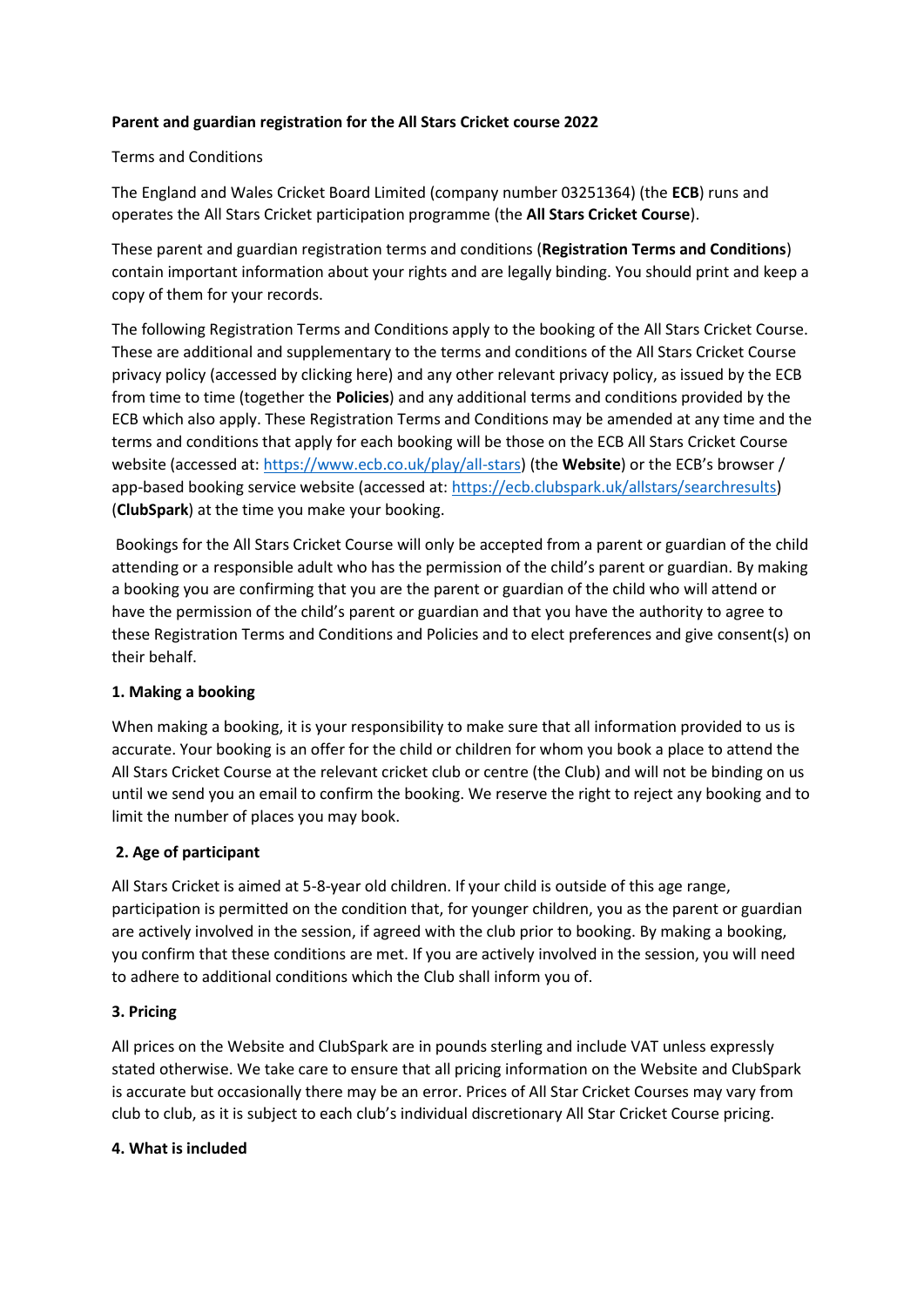Our charges are for participation in the All Stars Cricket Course for which you have booked and for a participant pack for the All Stars Cricket Course only.

## **5. Participant packs**

Each participant pack includes personalised items. You will be invited during the booking process to specify your personalisation requirements and to select your preferred cricket bat and t-shirt size. These packs will take a minimum of ten working days to be delivered. Any change on their order is only allowed up to 24 hours after your booking is made and any changes after this time limit will not be processed as the kit has been sent for production. We do not give any guarantee that participant packs will be delivered before the start of your All Stars Cricket Course where the booking is made less than 2 weeks before the All Stars Cricket Course starts.

## **6. Returns of items and exchanges**

Personalised items in participant packs cannot be exchanged unless the pack(s) delivered were faulty at the time of delivery. Faulty items in the participant pack can be exchanged. Please email the ECB [allstarscricket@ecb.co.uk](mailto:allstarscricket@ecb.co.uk) for further guidance on returns and exchanges.

# **7. Change of Course details**

If, for any reason, the venues, dates and/or times of your All Stars Cricket Course are changed at any date and/or time, the Club will notify you as soon as possible. If any changes are not acceptable to you, you will be transferred to an alternative centre or you can cancel your booking and receive a full refund. This clause will apply for both one-off and multiple changes.

# **8. Change of session details**

If, for any reason during the All Stars Cricket Course, the venue, date and/or times of one or more of your individual All Stars Cricket Course sessions is changed or cancelled, the Club will notify you as soon as possible. Please note, if you are unable to attend the alternative session, you will not receive a refund. Where possible, the Club will add additional dates on to the end of the All Stars Cricket Course.

## **9. Cancellation of programme**

If, for any reason, your All Stars Cricket Course is cancelled at any date and/or time before the All Stars Cricket Course commences, we will notify you as soon as possible. Where possible we will try to find another session locally and transfer your child. If this is not acceptable to you, you will be entitled to cancel your booking and receive a full refund.

## **10. Payment and refunds**

We accept payment by the methods shown on our booking page. In providing payment card details, you confirm that you are authorised to use the card and authorise us, or our payment service provider, to take payment in full for the All Stars Cricket Course that you have booked. Payment will normally be taken immediately when a booking is made. If we do not receive payment from you when due, we reserve the right to cancel your booking without any liability to you. Refunds, if applicable, will only be made using the payment method and/or to the card originally used for payment. Booking and transaction fees charged by the payment service provider are non-refundable (see<https://stripe.com/gb/checkout/legal> for details).

## **11. Cancellation rights**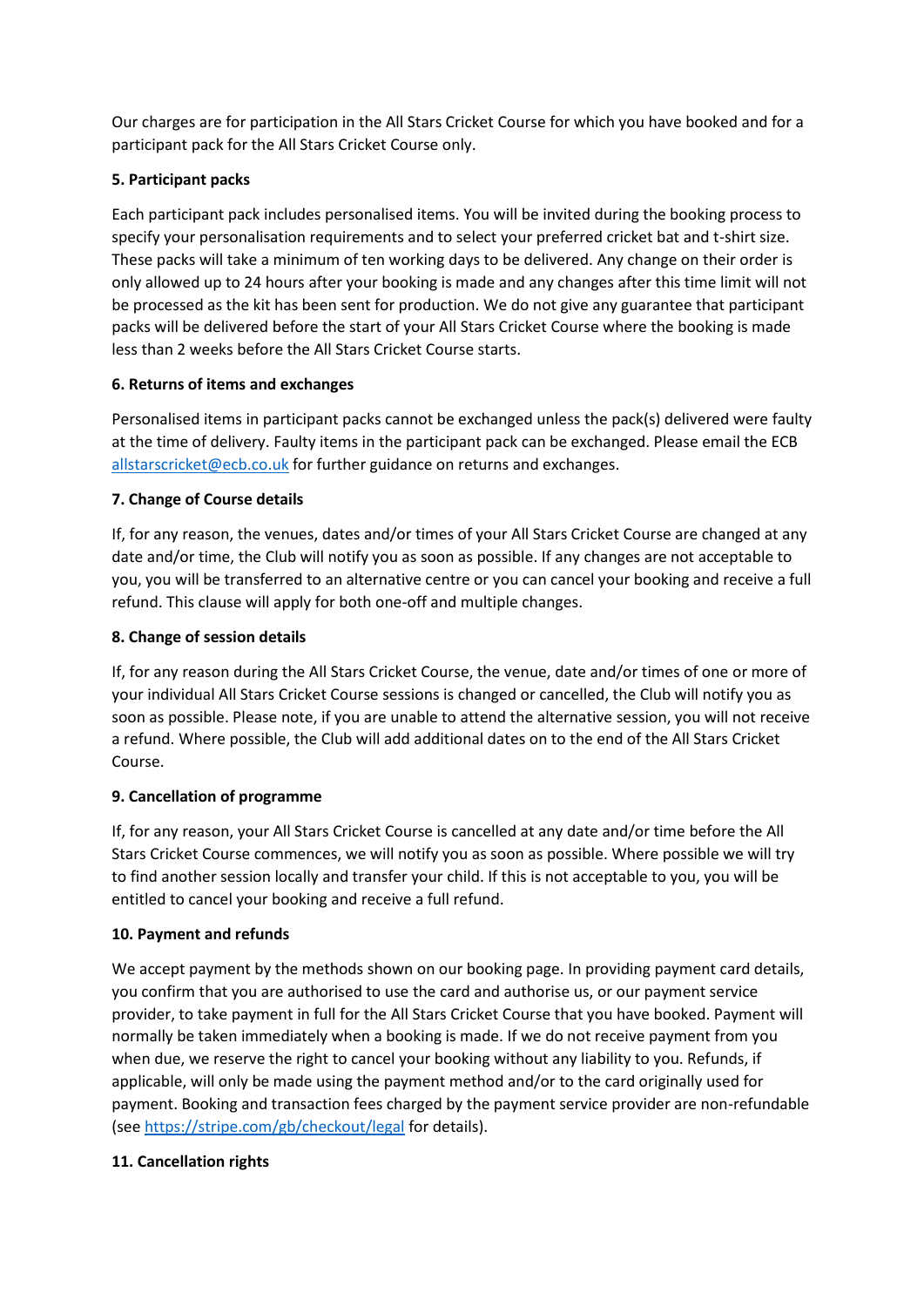You can cancel your booking at any time. However, we will start preparing the participant pack 24 hours after your booking is made and you will consequently, subject to clauses 7 and 9, not be entitled to a refund for the booking if you cancel more than 24 hours after you made the booking. This provision will apply if you cancel for any reason (other than in accordance with clauses 7 and 9), including if your child is unable to attend the All Stars Cricket Course due to COVID-19 or other illness. You will also not be entitled to a partial refund if your child is unable to attend any sessions on their All Stars Cricket Course.

All refunds for a cancelled All Stars Cricket Course bookings will be made by the ECB within 14 full days of receiving notice of cancellation from the person making the booking.

Booking and transaction fees charged by the payment service provider are non-refundable (see <https://stripe.com/gb/checkout/legal> for details).

## **12. COVID-19**

You and your child must follow UK Government and Public Health guidance and regulations relating to COVID-19 (including the UK Government's COVID-19 safer travel guidance for passengers, available [here\)](https://www.gov.uk/guidance/coronavirus-covid-19-safer-travel-guidance-for-passengers). In line with the UK Government's guidance, you and your child must self-assess for COVID-19 symptoms before attending an All Stars Cricket session. Up to date advice on COVID-19 symptoms and can be found [here.](https://www.nhs.uk/conditions/coronavirus-covid-19/) If you or your child have one or more of these symptoms, you and your child must not attend the All Stars Cricket session and must follow NHS and Public Health guidance on self-isolation. If your child has any health conditions that put your child at increased risk, you should consider the risks of your child participating in the All Stars Cricket Course.

You and your child must follow the ECB's latest guidance applicable to the All Stars Cricket Course (including ECB guidance relating to the return to recreational cricket, ECB COVID-19 guidance for cricket indoors and any other ECB guidance relating to delivery of the All Stars Cricket Course), and follow any measures put in place by the Club, even where this means modifications to the game.

## **13. Liability**

Our maximum liability to you is limited to the price paid by you for the All Stars Cricket Course. Without prejudice to the liability cap, save for expressly provided in these Registration Terms and Conditions, the ECB shall not be liable for any direct, indirect, consequential loss or damage (including, without limitation, loss or property or profit, business revenue or opportunity or anticipated savings and loss or data damage to any data) or for any costs, claims or demands of any nature whatsoever arising directly or indirectly out of the use of or access to the Content or any part thereof or in respect of any defect therein or any failure to provide or the late delivery of the same howsoever arising. The ECB does not exclude its liability for death and personal injury caused by its negligence.

You acknowledge and agree that we provide the Website and ClubSpark merely to facilitate the booking of All Stars Cricket Course.

## **14. Accuracy of information**

We try to ensure that all information on the Website and ClubSpark about the All Stars Cricket Course provided are correct. Any typographical, clerical or other error is subject to correction without any liability on our part. Any advice or recommendation given on the Website or ClubSpark or otherwise given to you by us, or any of our employees or agents, is followed or acted upon entirely at your own risk and we are not liable for such advice or recommendation.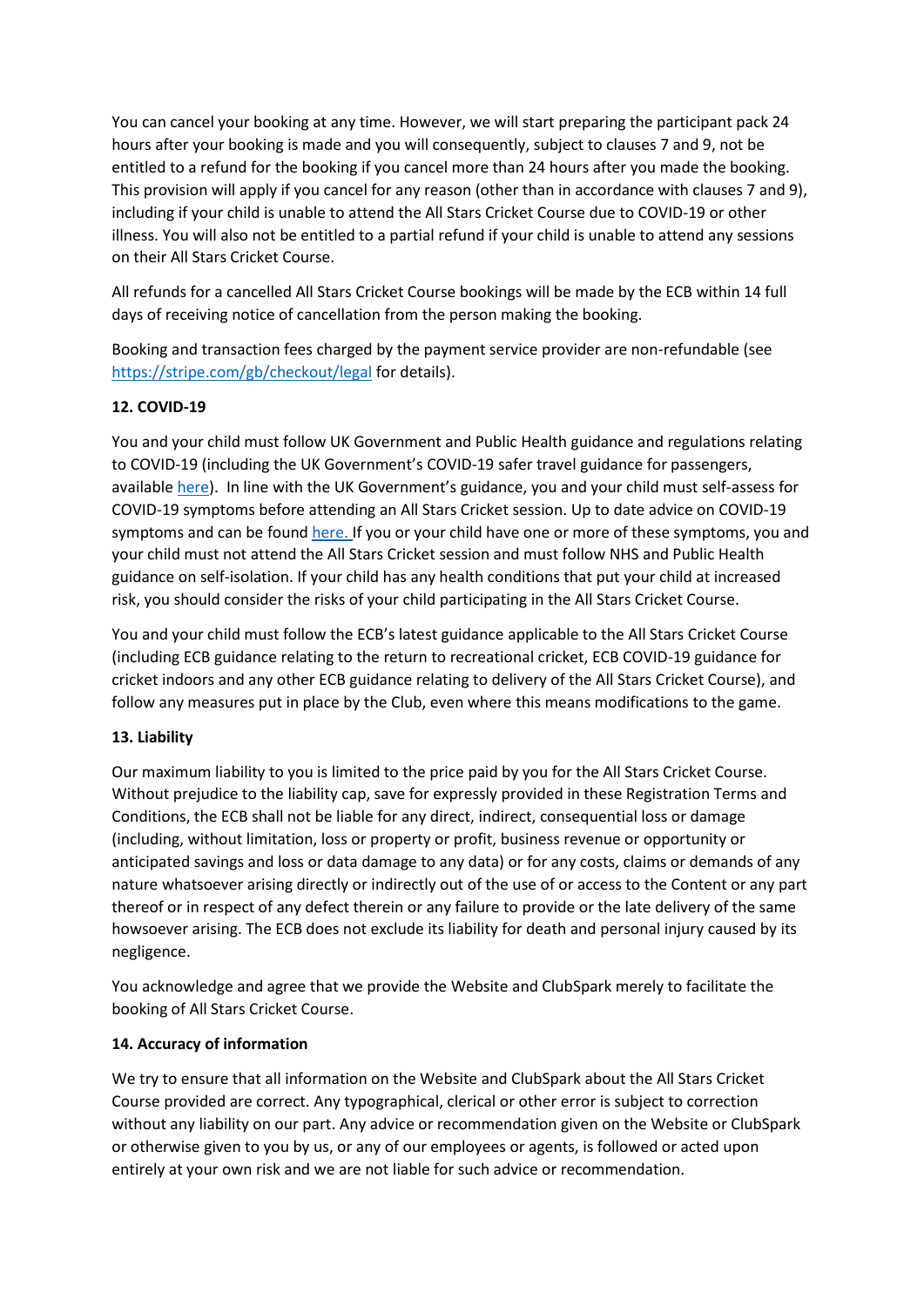### **15. General**

Each paragraph (and sub-paragraph) of these Registration Terms and Conditions operates separately. If any court or competent authority decides that any of them are unlawful or unenforceable, the remaining paragraphs (or sub-paragraphs) will remain in full force and effect.

These Registration Terms and Conditions, their subject matter and their formation (and any noncontractual disputes or claims) are governed by English law and the parties agree to the exclusive jurisdiction of the courts of England and Wales. If you live in Scotland you can bring legal proceedings in either the Scottish or the English courts.

We reserve the right to amend these terms without notice from time to time.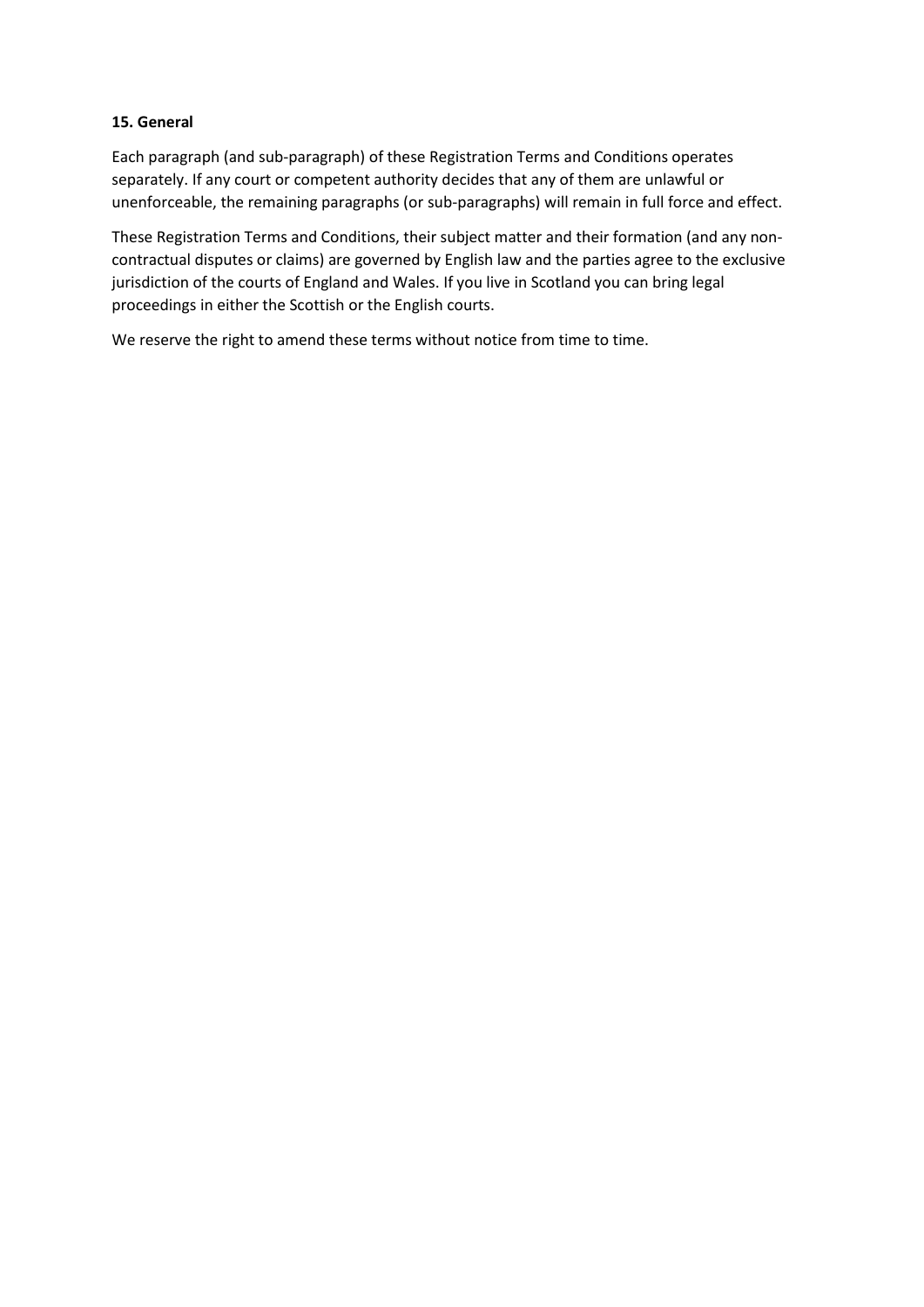### **Parent and guardian registration for the Dynamos Cricket course 2022**

### Terms and Conditions

The England and Wales Cricket Board Limited (company number 03251364) (the **ECB**) runs and operates the Dynamos Cricket participation programme (the **Dynamos Cricket Course**).

These parent and guardian registration terms and conditions (**Registration Terms and Conditions**) contain important information about your rights and are legally binding. You should print and keep a copy of them for your records.

The following Registration Terms and Conditions apply to the booking of the Dynamos Cricket Course. These are additional and supplementary to the terms and conditions of the Dynamos Cricket Course privacy policy (accessed by clicking here) and any other relevant privacy policy, as issued by the ECB from time to time (together the **Policies**) and any additional terms and conditions provided by the ECB which also apply. These Registration Terms and Conditions may be amended at any time and the terms and conditions that apply for each booking will be those on the ECB Dynamos Cricket Course website (accessed at: [https://www.ecb.co.uk/play/dynamoscricket\)](https://www.ecb.co.uk/play/dynamoscricket) (the **Website**) or the ECB's browser / app-based booking service website (accessed at: [https://ecb.clubspark.uk/dynamos/searchresults\)](https://ecb.clubspark.uk/dynamos/searchresults) (**ClubSpark**) at the time you make your booking.

Bookings for the Dynamos Cricket Course will only be accepted from a parent or guardian of the child attending or a responsible adult who has the permission of the child's parent or guardian. By making a booking you are confirming that you are the parent or guardian of the child who will attend or have the permission of the child's parent or guardian and that you have the authority to agree to these Registration Terms and Conditions and Policies and to elect preferences and give consent(s) on their behalf.

## **1. Making a booking**

When making a booking, it is your responsibility to make sure that all information provided to us is accurate. Your booking is an offer for the child or children for whom you book a place to attend the Dynamos Cricket Course at the relevant cricket club or centre (the Club) and will not be binding on us until we send you an email to confirm the booking. We reserve the right to reject any booking and to limit the number of places you may book.

## **2. Age of participant**

Dynamos is aimed at 8-11-year old children. If your child is outside of this age range, participation is permitted on the condition that, for younger children, you as the parent or guardian are actively involved in the session and if the club agree prior to booking. By making a booking, you confirm that these conditions are met. If you are actively involved in the session, you will need to adhere to additional conditions which the Club shall inform you of.

#### **3. Pricing**

All prices on the Website and ClubSpark are in pounds sterling and include VAT unless expressly stated otherwise. We take care to ensure that all pricing information on the Website and ClubSpark is accurate but occasionally there may be an error. Prices of Dynamos Cricket Courses may vary from club to club, as it is subject to each club's individual discretionary Dynamos Cricket Course pricing.

#### **4. What is included**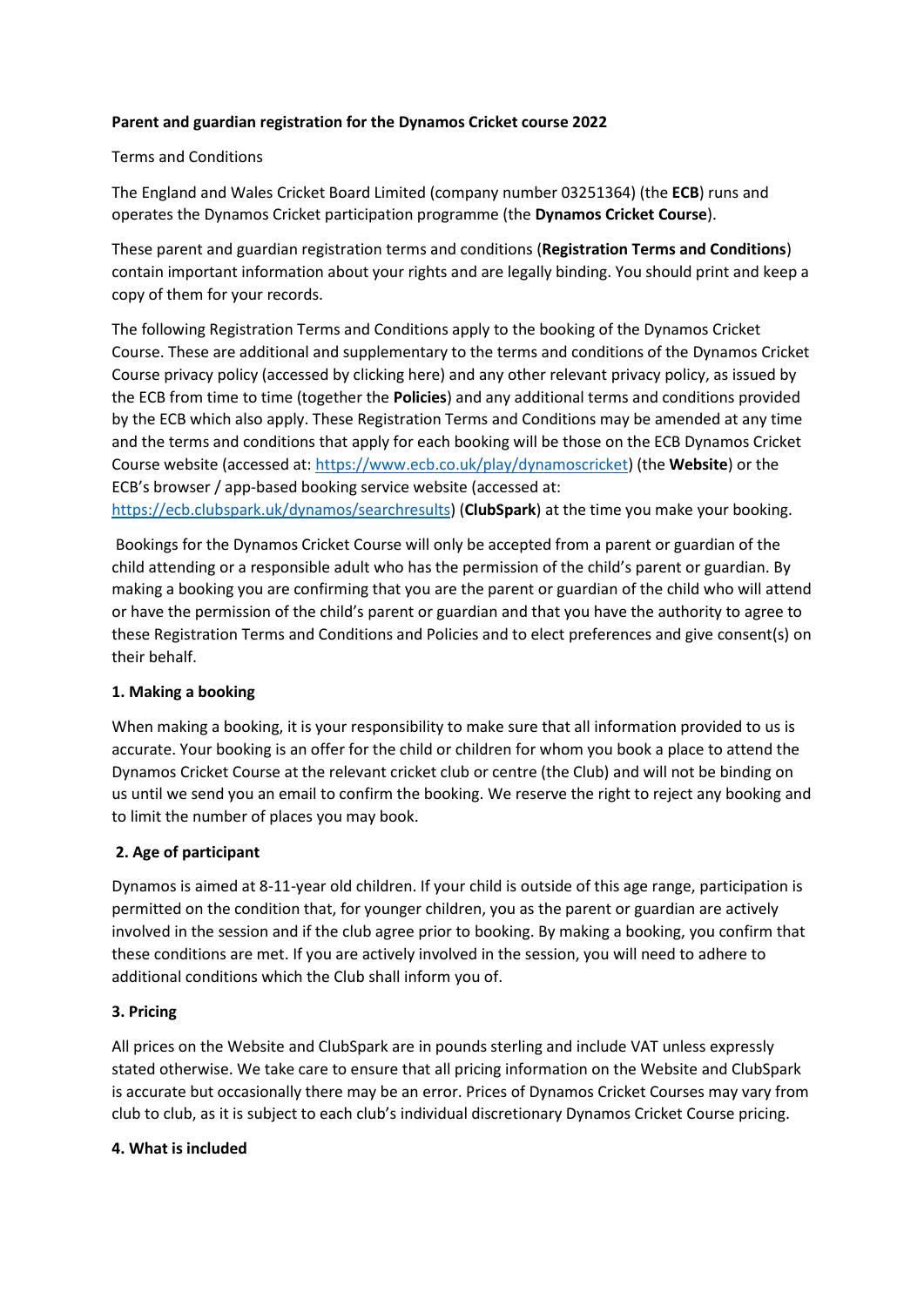Our charges are for participation in the Dynamos Cricket Course for which you have booked and for a participant pack for the Dynamos Cricket Course only.

## **5. Participant packs**

Each participant pack includes personalised items. You will be invited during the booking process to specify your personalisation requirements and to select your preferred t-shirt size. These packs will take a minimum of ten working days to be delivered. Any change on their order is only allowed up to 24 hours and any changes exceeding this time limit will not be processed as the kit has been sent for production'.. We do not give any guarantee that participant packs will be delivered before the start of your Dynamos Cricket Course where the booking is made less than 2 weeks before the Dynamos Cricket Course starts.

## **6. Returns of items and exchanges**

Personalised items in participant packs cannot be exchanged unless the pack(s) delivered were faulty at the time of delivery. Faulty items in the participant pack can be exchanged. Please email the ECB [dynamoscricket@ecb.co.uk](mailto:dynamoscricket@ecb.co.uk) for further guidance on returns and exchanges.

# **7. Change of Course details**

If, for any reason, the venue, date and/or times of your Dynamos Cricket Course are changed at any date and/or time, the Club will notify you as soon as possible. If this is not acceptable to you, you will be transferred to an alternative centre or you can cancel your booking and receive a full refund.

## **8. Change of session details**

If, for any reason during the Dynamos Cricket Course, the venue, date and/or times of one of your Dynamos Cricket Course sessions is changed or cancelled, the Club will notify you as soon as possible. Please note, if you are unable to attend the alternative session, you will not receive a refund. Where possible, the Club will add additional dates on to the end of the Dynamos Cricket Course.

## **9. Cancellation of programme**

If, for any reason, your Dynamos Cricket Course is cancelled at any date and/or time before the Dynamos Cricket Course commences, we will notify you as soon as possible. Where possible we will try to find another session locally and transfer your child. If this is not acceptable to you, you will be entitled to cancel your booking and receive a full refund.

## **10. Payment and refunds**

We accept payment by the methods shown on our booking page. In providing payment card details, you confirm that you are authorised to use the card and authorise us, or our payment service provider, to take payment in full for the Dynamos Cricket Course that you have booked. Payment will normally be taken immediately when a booking is made. If we do not receive payment from you when due, we reserve the right to cancel your booking without any liability to you. Refunds, if applicable, will only be made using the payment method and/or to the card originally used for payment. Booking and transaction fees charged by the payment service provider are non-refundable (see<https://stripe.com/gb/checkout/legal> for details).

## **11. Cancellation rights**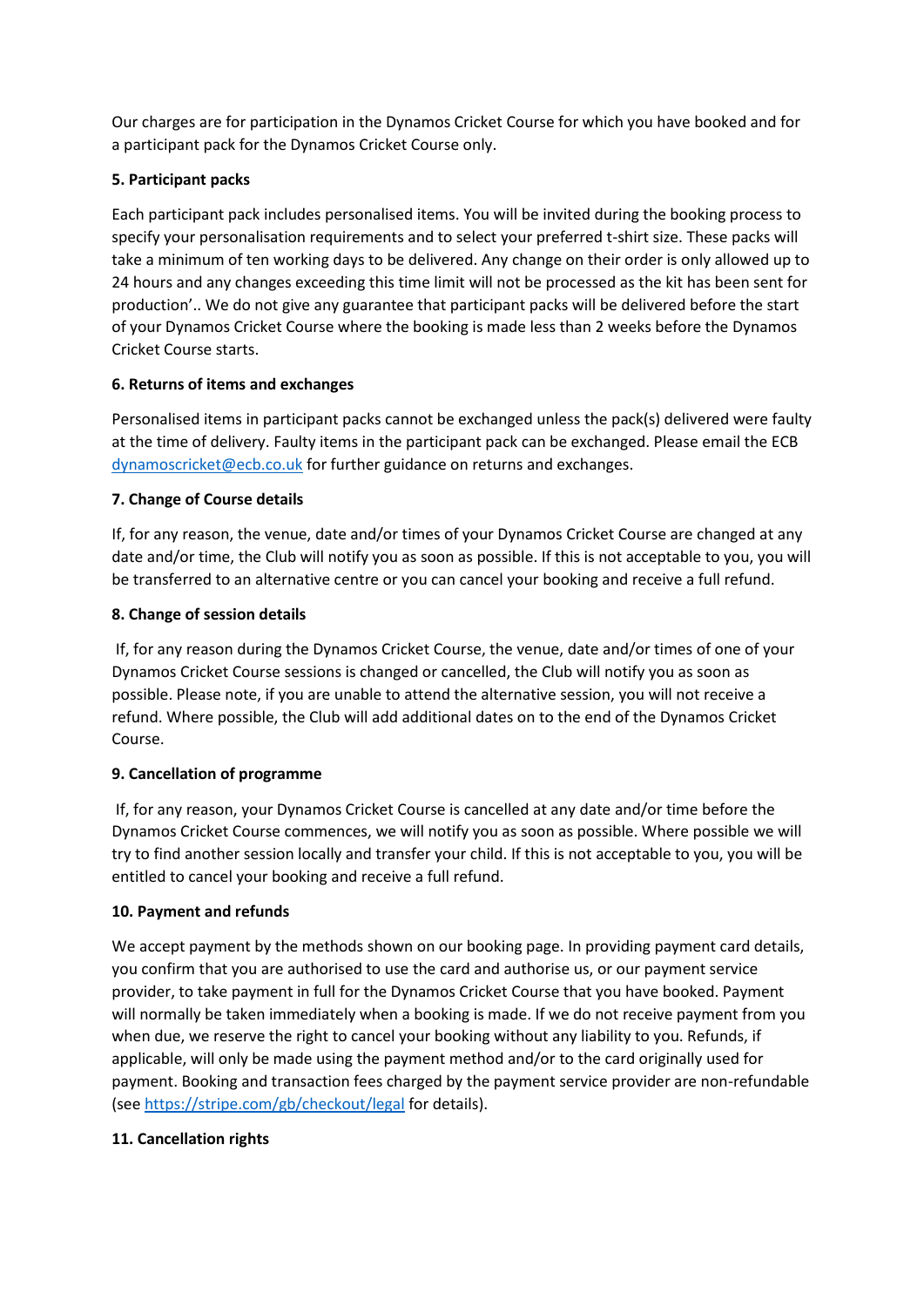You can cancel your booking at any time. However, we will start preparing the participant pack 24 hours after your booking is made and you will consequently, subject to clauses 7 and 9, not be entitled to a refund for the booking if you cancel more than 24 hours after you made the booking.

All refunds for a cancelled Dynamos Cricket Course bookings will be made by the ECB within 14 full days of receiving notice of cancellation from the person making the booking.

Booking and transaction fees charged by the payment service provider are non-refundable (see <https://stripe.com/gb/checkout/legal> for details).

# **12. COVID-19**

You and your child must follow UK Government and Public Health guidance and regulations relating to COVID-19 (including the UK Government's COVID-19 safer travel guidance for passengers, available [here](https://www.gov.uk/guidance/coronavirus-covid-19-safer-travel-guidance-for-passengers)). In line with the UK Government's guidance, you and your child must self-assess for COVID-19 symptoms before attending a Dynamos Cricket session. Up to date advice on COVID-19 symptoms and can be found [here.](https://www.nhs.uk/conditions/coronavirus-covid-19/) If you or your child have one or more of these symptoms, you and your child must not attend the Dynamos Cricket session and must follow NHS and Public Health guidance on self-isolation. If your child has any health conditions that put your child at increased risk, you should consider the risks of your child participating in the Dynamos Cricket Course.

You and your child must follow the ECB's latest guidance applicable to the Dynamos Cricket Course (including ECB guidance relating to the return to recreational cricket, ECB COVID-19 guidance for cricket indoors and any other ECB guidance relating to delivery of the Dynamos Cricket Course), and follow any measures put in place by the Club, even where this means modifications to the game.

## **13. Liability**

Our maximum liability to you is limited to the price paid by you for the Dynamos Cricket Course. Without prejudice to the liability cap, save for expressly provided in these Registration Terms and Conditions, the ECB shall not be liable for any direct, indirect, consequential loss or damage (including, without limitation, loss or property or profit, business revenue or opportunity or anticipated savings and loss or data damage to any data) or for any costs, claims or demands of any nature whatsoever arising directly or indirectly out of the use of or access to the Content or any part thereof or in respect of any defect therein or any failure to provide or the late delivery of the same howsoever arising. The ECB does not exclude its liability for death and personal injury caused by its negligence.

You acknowledge and agree that we provide the Website and ClubSpark merely to facilitate the booking of Dynamos Cricket Course.

## **14. Accuracy of information**

We try to ensure that all information on the Website and ClubSpark about the Dynamos Cricket Course provided are correct. Any typographical, clerical or other error is subject to correction without any liability on our part. Any advice or recommendation given on the Website or ClubSpark or otherwise given to you by us, or any of our employees or agents, is followed or acted upon entirely at your own risk and we are not liable for such advice or recommendation.

## **15. General**